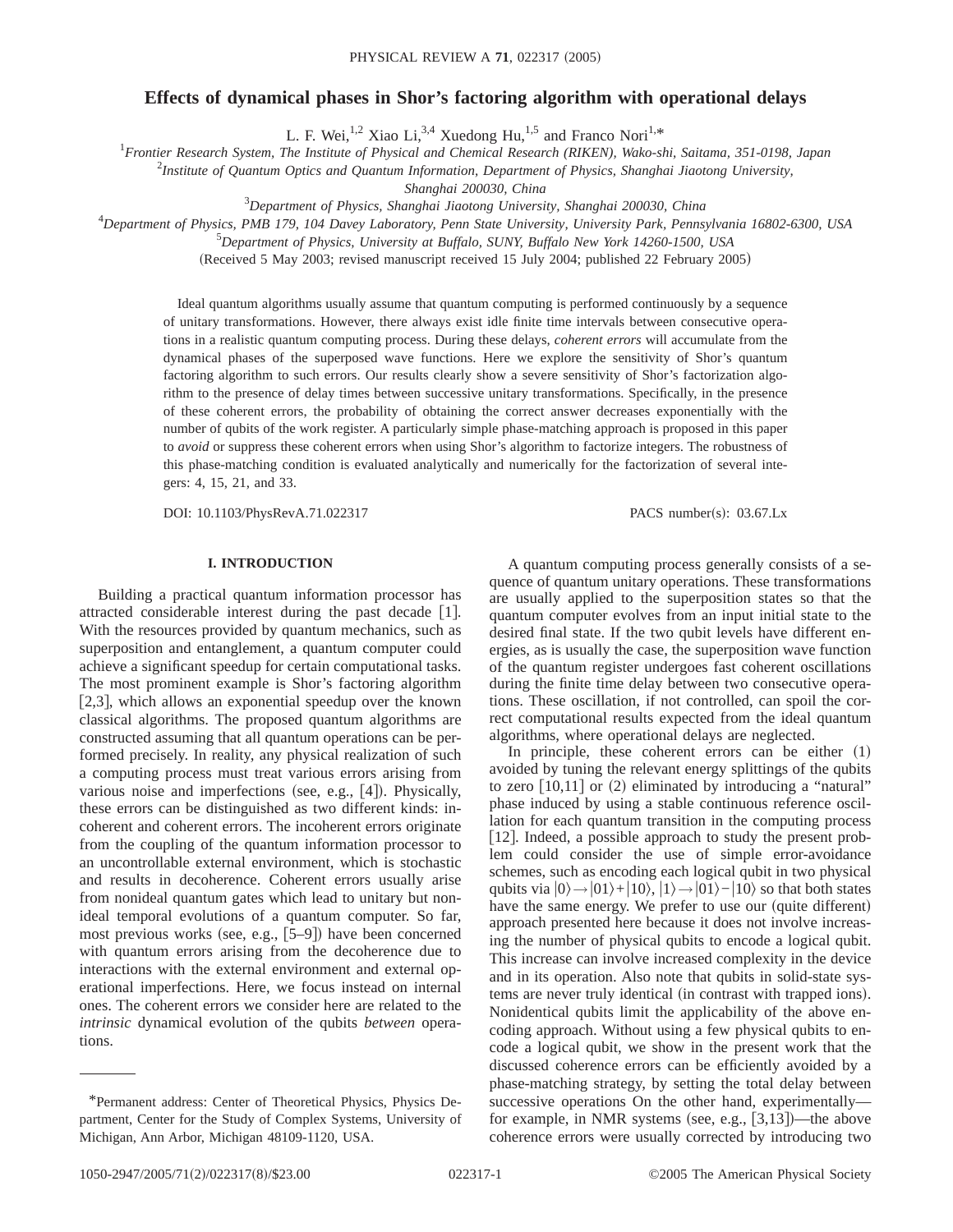additional operations before and after the delay to reverse each undesired free evolution.

In this paper we perform a quantitative assessment of the effects of the dynamical phases in Shor's algorithm by realistically assuming that operational delays, between successive unitary transformations, exist throughout the computation. We explore a phase-matching approach to deal with the dynamical phase problem. We show that coherent "errors" due to these phases, acquired by the dynamical evolution of the superposed wave function during the operational delays, may be avoided by properly setting the *total* delay. We then carefully evaluate the robustness of such a phase-matching condition, focusing on its dependence on the number of qubits, the length of the delay, and the fluctuations in the qubit energy splitting. Our discussions are in the context of Shor's algorithm, but can be extended to other quantum algorithms, such as the phase estimation and other algorithms [14]. For simplicity and clarity, here we assume that the influence of the environmental decoherence and the gate imperfections on the computing process are negligible.

The paper is organized as follows. In Sec. II, we present a decomposition of Shor's algorithm and explain how we incorporate the dynamical phases into the realization of this algorithm. The usual decompositions of quantum algorithms into consecutive elementary gates are strictly limited by the short decoherence time. Here, we reconstruct the standard Shor's algorithm out of four functional unitary transformations and only consider the operational delays between these larger building blocks. We assume that each block can be exactly performed by only one-time evolution as a multiqubit gate (see, e.g.,  $[15,16]$ ), avoiding the existing idle time inside it. It is shown that the effects of dynamical phases are not negligible, even in this primary or "coarse-grained" decomposition. In Sec. III, we analytically and numerically evaluate several examples to illustrate the phase-matching condition and establish a clear relationship between this condition and the equivalence of the Schrödinger picture and the interaction picture description of a physical system. We also demonstrate the robustness of the phase-matching condition by varying the number of qubits involved, the delay duration, and distribution of qubit energy splitting. Finally, in Sec. IV we present some conclusions and discussions from our numerical studies.

# **II. FOUR-BLOCK DECOMPOSITION OF SHOR'S ALGORITHM WITH OPERATIONAL DELAYS**

We study the dynamical phase problem in the context of Shor's factoring algorithm. In Shor's algorithm  $[2]$ , the factorization of a given number *N* is based on calculating the period of the function  $f(x) = a^x \text{ mod } N$  quantum mechanically for a randomly selected number  $a(1 \le a \le N)$  coprime with *N*. Here *y* mod *N* is the remainder when *y* is divided by *N*. The order *r* of *a* mod *N* is the smallest integer *r* such that  $a^r$  mod  $N=1$ . Once *r* is known, factors of *N* are obtained by calculating the greatest common divisor of *N* and  $y^{r/2} \pm 1$ . A quantum computer can find *r* efficiently by a series of quantum operations on two quantum registers *W* and *A*. One is the work register *W* with *L* qubits, in which the job of finding the



FIG. 1. Quantum circuit for implementing Shor's algorithm with time delays  $\tau_j^+(j=1,2,3)$  between the successive operations. Here *H* refers to a Hadamard gate, while *F* refers to a quantum Fourier transformation. Each block operation is assumed to be exactly performed in a very short time interval  $\varepsilon$  (so that phases accumulated during the operations are either accounted for by the operations themselves or simply neglected).

order is done, while the values of the function  $f(x)$  are stored in the auxiliary register  $A$  with  $L'$  qubits. The sizes of the work and auxiliary registers are chosen as the integers satisfying the inequalities  $N^2 < q = 2^L < 2N^2$  and  $2^{L'-1} < N < 2^{L'}$ . Here *q* is the Hilbert space dimension of the work register.

As shown in Fig. 1, a realistic implementation of Shor's algorithm can be decomposed into the following unitary transformations.

 $(1)$  Initialize the work register in an equal-weight superposition of all the logical states and the auxiliary register in its logical ground state  $|0\rangle_A$ . Initially, each work qubit is in its logical ground state  $|0\rangle$ . Assuming that a Hadamard gate *H* is applied to each qubit in the work register at one time, the computational initial state of the system becomes

$$
|\Psi(0)\rangle = \frac{1}{\sqrt{q}} \sum_{j=0}^{q-1} |j\rangle_W \otimes |0\rangle_A.
$$

Here, the subindex *W* stands for the work register state and the subindex *A* for the auxiliary register. After a finite-time delay  $\tau_1$  and right before the second unitary transformation is applied, the initial state  $|\Psi(0)\rangle$  of the whole system evolves to

$$
|\Psi(\tau_1)\rangle = \frac{1}{\sqrt{q}} \sum_{j=0}^{q-1} e^{-iE_j \tau_1} |j\rangle_W \otimes e^{-iE_0 \tau_1} |0\rangle_A, \tag{1}
$$

with  $E_i$  being the energy of state  $|j\rangle$  and  $\hbar = 1$ . Here,  $\tau_m(m)$ =1,2,3,…) denotes the time interval between the  $(m-1)$ th and *m*th unitary operations.  $\tau_m^+ = \tau_m + \epsilon$  with  $\epsilon \ll \tau_m$  being the operational time of the *m*th unitary transformation, here assumed to be extremely small compared to other time scales. In other words,  $\tau_m^+$  refers to the time interval between the end of  $(m−1)$ th operation and the end of the *m*th operation. In what follows, the global dynamical phase  $exp(-iE_0\tau_1)$  will be omitted as it does not have any physical meaning.

(2) Calculate the function  $f_{N,a}(j) = a^j \mod N$  and then entangle the work  $\{|j\rangle_W\}$  and auxiliary registers  $|f_{a,N}(s)\rangle_A$  by applying a joint operation *V ˆ*. After another finite-time delay  $\tau_2$  before the next step (i.e., the third unitary transformation),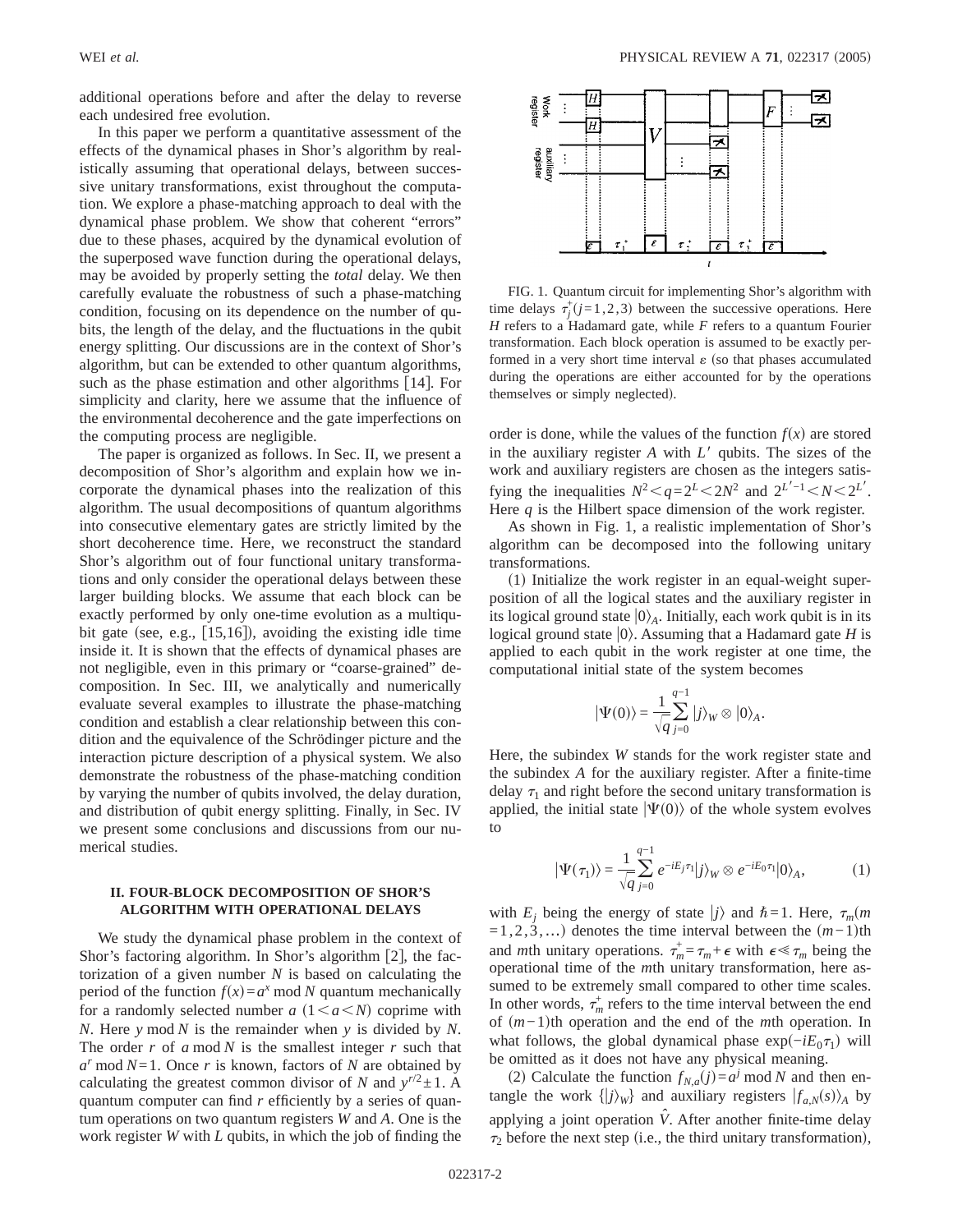the entangled state of the whole system becomes

$$
|\Psi(\tau_1^+ + \tau_2)\rangle = \frac{1}{\sqrt{q}} \sum_{s=0}^{r-1} |\psi\rangle_W \otimes |\phi\rangle_A, \tag{2}
$$

where

$$
|\phi\rangle_A = \exp[-iE_{f_{a,N}(s)}\tau_2]|f_{a,N}(s)\rangle_A
$$

and

$$
|\psi\rangle_W = \sum_{l=0}^w \exp[-iE_{(lr+s)}(\tau_1^+ + \tau_2)]|lr+s\rangle_W,
$$

with  $w=[(q-s-1)/r]$  being the largest integer less than  $(q-s-1)/r$ . The dynamical phases of the qubits in the work register, before and after the joint operation  $\hat{V}$ , can be added directly, as this operator is diagonal in the logical basis.

(3) Measure the auxiliary register  $|\phi\rangle$ <sub>A</sub> in its computational basis  $\{\ket{j}_A\}$ . After this operation, the state of the whole system becomes  $|\Psi(\tau_1^+ + \tau_2^+)\rangle = |\psi(\tau_1^+ + \tau_2^+)\rangle_W \otimes |\phi(\tau_1^+ + \tau_2^+)\rangle_A$ . In other words, the work and auxiliary registers disentangle and the work register collapses to one of its periodic states  $|\psi(\tau_1^+ + \tau_2^+)\rangle_W$ .

For example, if the measurement on the auxiliary register  $|\phi\rangle$ <sub>*A*</sub> gives a value  $A_s = a^s \mod N$ , then the work register immediately becomes

$$
|\psi(\tau_1^+ + \tau_2^+)\rangle_W = \frac{1}{\sqrt{W+1}} \sum_{l=0}^w \exp[-iE_{(lr+s)}(\tau_1^+ + \tau_2^+)]|lr+s\rangle_W.
$$

After the third unitary transformation is applied, there is a third time delay  $\tau_3$ . The state  $|\psi(\tau_1^+ + \tau_2^+)\rangle_W$  now evolves to

$$
|\psi(\tau_1^+ + \tau_2^+ + \tau_3)\rangle_W = \frac{1}{\sqrt{W+1}} \sum_{l=0}^w \exp[-iE_{(lr+s)}(\tau_1^+ + \tau_2^+ + \tau_3)]
$$
  
 
$$
\times |lr+s\rangle_W.
$$
 (3)

Because of the collapse of the wave function  $|\Psi(\tau_1^+ + \tau_2)\rangle$  in Eq.  $(2)$ , the dynamical phases accumulated by the wave function  $|\phi\rangle$ <sub>A</sub> of the auxiliary register do not affect the algorithm anymore, as the relevant phase  $\exp[-iE_{f_{a,N}(s)}\tau_2^+]$  becomes a global phase.

 $(4)$  Perform the fourth unitary transformation: the quantum Fourier transform  $(F$  transformation) on the work register  $|\psi\rangle_W$ , so that information regarding the order *r* of *a* mod *N* (i.e., the smallest integer *r* such that  $a^r \mod N = 1$ ) can be more easily extracted. After the *F* transformation the state of the work register becomes

$$
|\psi(\tau)\rangle_W = \frac{1}{\sqrt{q}} \sum_{k=0}^{q-1} g(k) |k\rangle_W,
$$

with

$$
\tau\!=\tau_1^{\!+}+\tau_2^{\!+}+\tau_3^{\!+}
$$

being the time after applying the fourth unitary transformation and

$$
g(k) = \frac{\exp(2\pi i sk/q)}{\sqrt{w+1}} \sum_{l=0}^{w} \exp\left[-iE_{(lr+s)}\tau + 2\pi ilk\frac{l}{q}\right].
$$

After another delay time  $\tau_4$ —i.e., right before applying the fifth unitary transformation—the work register evolves into

$$
|\psi(\tau + \tau_4)\rangle_W = \frac{1}{\sqrt{q}} \sum_{k=0}^{q-1} g(k) e^{-iE_k \tau_4} |k\rangle_W.
$$
 (4)

 $(5)$  Finally, we carry out a measurement on the work register in the computational basis  $\{|j\rangle_W\}$  and derive the desired order *r* satisfying the condition  $a^r \mod N = 1$ . This measurement yields the state  $|k\rangle_W$  with probability

$$
P(k) = \frac{1}{q(w+1)} \left[ \sum_{l=0}^{w} \exp \left[ -iE_{(lr+s)}\tau + 2\pi i lk \frac{r}{q} \right] \right]^{2}, \quad (5)
$$

which is independent of the free evolution during the last delay  $\tau_4$ . Notice that here  $P(k)$  only depends on the *total* effective delay time  $\tau = \tau_1^+ + \tau_2^+ + \tau_3^+$ , but *not* directly on the *individual* time intervals  $\tau_m$ ,  $m=1,2,3,4$ .

In this decomposition of Shor's algorithm we have included time delays only in between the various unitary operations, which were implemented by independently using various one-time evolutions  $[15,16]$ . Note that only the delays from the initial Hadamard gates to the finishing Fourier transformation may result in physical effects. Fortunately, all the operators during these delays are either diagonal or at least not affecting the phase accumulation. Therefore, the phases in each qubit simply add up.

If each unitary transformation is itself composed of several consecutive steps, with delays between these internal steps, we assume these delays to be negligible. This condition implies that the internal time delays occurring between steps within each unitary operation should be so short that their accumulated phases are negligible. Such a condition is possibly difficult to satisfy experimentally. However, our results below show that even under such a restrictive condition the interference effects due to dynamical phases between successive unitary transformation are already too significant to be ignored.

For the ideal situation without any delay  $(\tau_m \equiv 0)$ , the probability distribution  $P(k)$  in Eq. (5) reduces to that in the original Shor's algorithm  $[2]$ . However, Eq. (5) clearly shows that the expected probabilistic distribution may be strongly modified by the interferences due to the dynamical phases of the superposition wave function, which would consequently lead to a lower probability for obtaining the desired final output.

### **III. EFFECTS OF DYNAMICAL PHASES**

In order to study the effects of dynamical phases, we need to compute  $P(k)$ . The probability  $P(k)$  in Eq. (5) can be computed if the energies  $E_{(lr+s)}$  for the various states  $|lr+s\rangle$ <sub>*W*</sub> involved are known exactly. These will be computed below.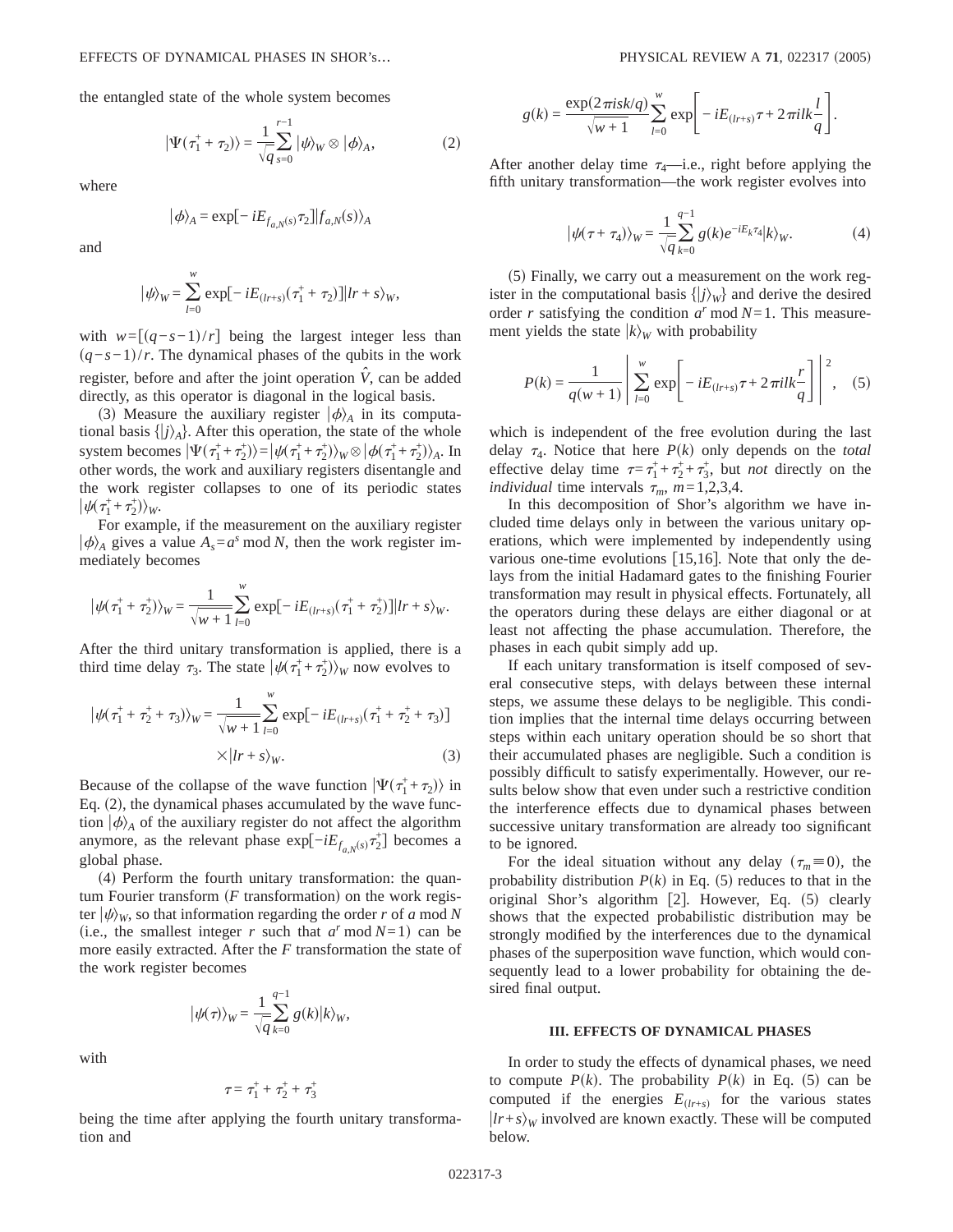# **A. Phase-matching condition for eliminating the coherent errors due to operational delays**

As a first approximation we assume that all qubits in a quantum computer system possess identical energy spectra. Such an approximation is valid for naturally identical systems like trapped ions. In this ideal case, when all the qubits have the same energy splitting between ground and excited states, different quantum states with the same number of excited qubits will acquire the same dynamical phase. For example, the four-qubit states  $|1_30_20_10_0\rangle$  and  $|0_30_20_11_0\rangle$  would acquire the same dynamical phase exp $(-i3\epsilon_0t - i\epsilon_1t)$  during a delay time *t*. Here  $\epsilon_0$  and  $\epsilon_1$  are the energies of a single qubit corresponding to the ground state  $|0\rangle$  and the excited state  $|1\rangle$ , respectively. Under this approximation, Eq. (5) can be rewritten as

$$
P(k) = \frac{1}{q(w+1)} \left| \sum_{l=0}^{w} \exp\left[ 2\pi i lk \frac{r}{q} \right] \exp[-im_l \tau \Delta] \right|^2,
$$
  

$$
\Delta = \epsilon_1 - \epsilon_0,
$$
 (6)

where  $\Delta$  is the qubit energy splitting and  $m_l$  is the number of qubits in the logical state  $|1\rangle$  for the number state  $|l r+s\rangle_W$ . A global factor exp[*−iLε*<sub>0</sub>τ] has been neglected. Obviously, when the *total* effective delay time  $\tau(\tau = \tau_1^+ + \tau_2^+ + \tau_3^+)$  satisfies the phase-matching condition

$$
\tau \Delta = (\epsilon_1 - \epsilon_0)\tau = 2n\pi, \quad n = 1, 2, 3, \dots,
$$
 (7)

the above probability distribution  $P(k)$  equals that of an ideal computation process with  $\tau\Delta=0$ , as  $m_l$  is always an integer number. This implies that *the interference due to the fast evolution of the dynamical phases can be suppressed periodically* so that the correct results are obtained at the delay points indicated in Eq.  $(7)$ .

Physically, this phase-matching condition is related to the transformation of the wave function from the interaction to the Schrödinger pictures. Theoretical derivations (see, e.g.,  $[17]$ ) for realizing quantum computation are usually in the interaction picture, in which the Hamiltonian for the qubit free evolution does not appear and the oscillation of the superposed wave function does not exist. More specifically, if a system Hamiltonian *H* can be written as a sum of a free oscillator part and an interaction part  $\hat{H} = \hat{H}_0 + \hat{V}$ , so that the time-dependent Schrödinger equation can be written as (in the so-called Schrödinger picture where operators are time independent while states evolve with time)

$$
i\hslash \frac{\partial}{\partial t} |\psi_S(t)\rangle = (\hat{H}_0 + \hat{V}) |\psi_S(t)\rangle,
$$

one can introduce the interaction picture wave function  $|\psi_{S}(t)\rangle$ =exp $(-i\hat{H}_0t/\hbar)|\psi_{I}(t)\rangle$ , which satisfies

$$
i\hbar\frac{\partial}{\partial t}|\psi_I(t)\rangle=\hat{V}_I|\psi_I(t)\rangle,
$$

where  $\hat{V}_I = \exp(i\hat{H}_0 t/\hbar)\hat{V} \exp(-i\hat{H}_0 t/\hbar)$ . Now that  $\hat{H}_0$  has been eliminated from the Schrödinger equation, it seems that dynamical phases due to the qubit free evolution would have no effect. However, at the end of a calculation, physical measurements have to be performed to read out the computational results, and these measurements are generally performed in the laboratory frame (the Schrödinger picture), in which the dynamical phases reappear. More specifically, the measurement of an observable  $\hat{O}$  can be expressed as  $\langle \psi_S(t) | \hat{O} | \psi_S(t) \rangle = \langle \psi_I(t) | \exp(i\hat{H}_0 t/\hbar) \hat{O} \exp(-i\hat{H}_0 t/\hbar) | \psi_I(t) \rangle$  $=\langle \psi_I(t) | \hat{O}_I(t) | \psi_I(t) \rangle$ . In other words, if we prefer calculating the expectation value of a time-independent operator, it has to be done in the Schrödinger picture. If  $|\psi_I(\tau)\rangle = \sum_i \alpha_i |j\rangle$  is the desired final state, the Schrödinger picture final state would take the form

$$
|\psi_{S}(\tau)\rangle = \sum_{j} \alpha_{j} e^{-iE_{j}\tau} |j\rangle = \sum_{j} \alpha_{j} e^{-im_{l}\tau \Delta} |j\rangle.
$$
 (8)

Therefore, the phase-matching condition  $(7)$  would render the phases exp[*-im<sub>l</sub>* T  $\Delta$ ] = 1, so that it enforces the equivalence of the interaction picture and Schrödinger picture states, which ensures that the coherent error arising from the free evolution during the delay can be effectively eliminated.

In what follows, we illustrate our discussion with a few instances of Shor's algorithm.

### **B. Analytical example for factoring a small composite number**

Let us first consider the factorization of the smallest composite number 4, which uses a two-qubit work register, a two-qubit auxiliary register, and  $a=3$ . After going through the four steps of Shor's algorithm as discussed above, the final work register state [Eq.  $(4)$ ] is

$$
|\psi(\tau + \tau_4)\rangle_W = \frac{1}{\sqrt{2}} \left\{ \frac{1}{\sqrt{2}} (|0_1\rangle_W + e^{-i\tau_4\Delta} |1_1\rangle_W) \otimes \frac{1}{\sqrt{2}} [\zeta | 0_0\rangle_W + \xi e^{-i\tau_4\Delta} |1_0\rangle_W] \right\} = \frac{1}{\sqrt{8}} [\zeta | 0\rangle_W + \xi |1\rangle_W + e^{-i\tau_4\Delta} \zeta | 2\rangle_W + e^{-i\tau_4\Delta} \xi | 3\rangle_W],
$$
(9)

with  $\zeta = 1 + e^{-i\tau\Delta}$  and  $\xi = 1 - e^{-i\tau\Delta}$ . Here,  $|\alpha_k\rangle_W$  refers to the logical states (with  $\alpha=0,1$ ) of the *k*th (with  $k=0,1$ ) qubit in the work register. In the other hand,  $|0\rangle_W = |0_1 0_0\rangle_W$ ,  $|1\rangle_W$  $=|0_11_0\rangle,|2\rangle_W=|1_10_0\rangle,$  and  $|3\rangle_W=|1_11_0\rangle_W.$ 

To derive Eq.  $(9)$ , the measurement on the auxiliary register is the projection  $\hat{P}_A = |1\rangle_A\langle 1|_A$ . Measuring the work register in the computational basis, the state  $(9)$  collapses to the expected one: either  $|0\rangle_W$  or  $|2\rangle_W$ , with probability  $p_e = |\zeta|^2$  $=[1+\cos(\tau\Delta)]/4$ . This implies that the desired results ( $p_e$ )  $=1/2$ ) are obtained only if the phase-matching condition (7) is satisfied. Equation  $(9)$  also shows that the dynamical phase acquired by each qubit after the Fourier transform does not result in any measurable physical effect.

### **C. Numerical examples for factoring a few integers**

To quantitatively evaluate the effects of the dynamical phases when running Shor's algorithm, we introduce two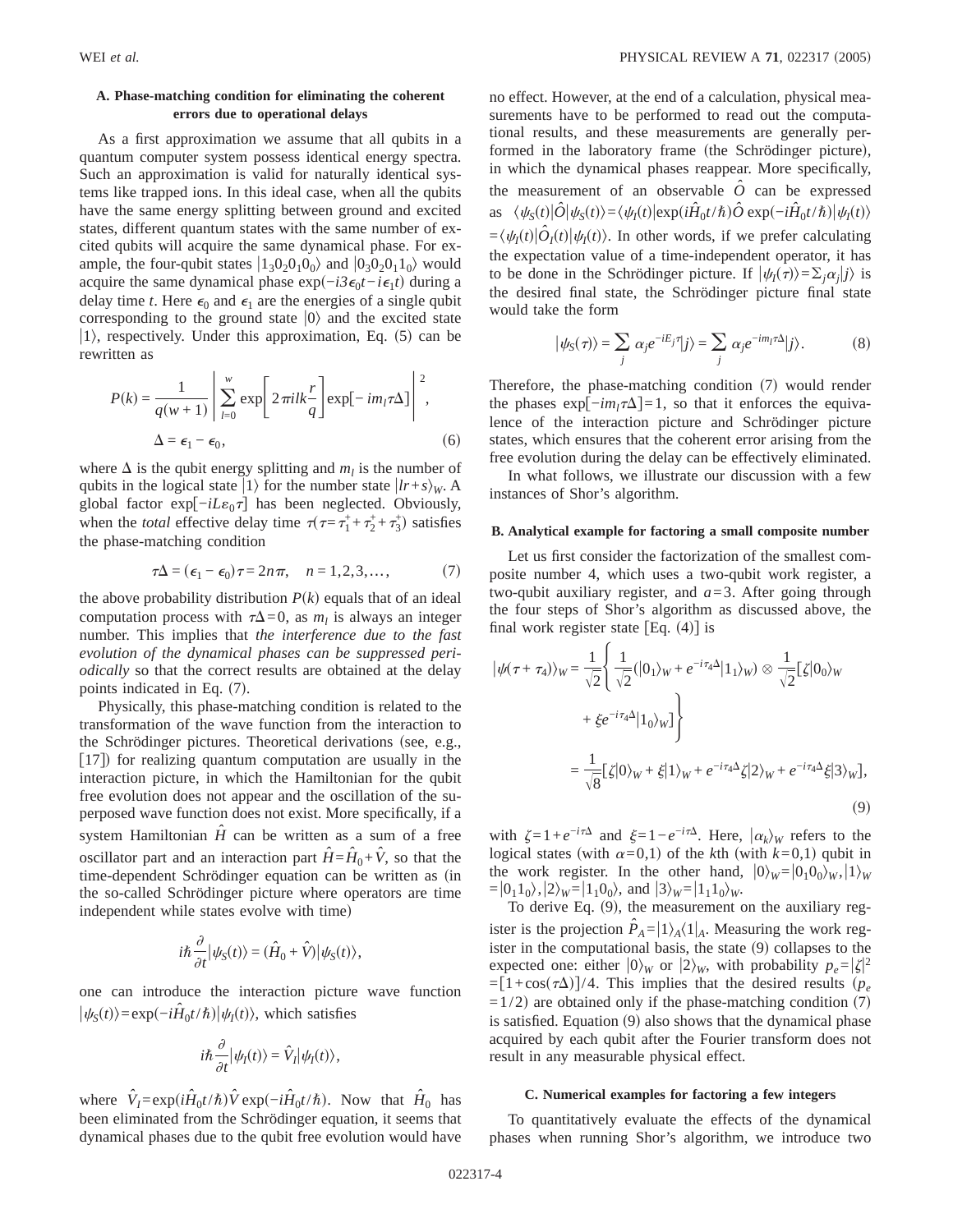

FIG. 2. The probability  $P(k)$  [see Eq. (6)] of observing values of *k* for different values of  $\tau\Delta = (\epsilon_1 - \epsilon_0)\tau = 0$ , 0.4 $\pi$ ,  $\pi$ , 1.6 $\pi$ , and 2 $\pi$ , given  $N=21$ ,  $q=512$ ,  $a=5$ , and the expected order  $r=6$ . Here,  $\tau$  is the total effective delay time between unitary operations. The correct outputs are obtained when the phase-matching condition  $\tau\Delta$ =2 $\pi$  (or the ideal case  $\tau\Delta=0$ ) is satisfied. The probabilities of obtaining the correct outputs far from the phase-matching conditions are very low. (See the second, third, and fourth panels. Note the different scales for the vertical axes.) Indeed, as shown in the bottom three panels, many incorrect results are produced when the phase-matching condition given by Eq.  $(7)$  is not enforced.

delay-dependent functions:  $p_e(k_e)$  is used to quantify the probability of obtaining the correct result  $k_e$  and

$$
P_e = \sum_{k_e} p_e(k_e) \tag{10}
$$

is the probability of computing all the correct outputs.  $P_e$ =1 for an ideal computation process and for practical quantum computers at the phase-matching time intervals consistent with Eq.  $(7)$ . For other delays not satisfying Eq.  $(7)$ wrong results  $(k \neq k_e)$  can be obtained so that  $P_e$ <1.

We now run the algorithm to factorize  $N=21$  with  $a=5$ using nine work qubits. Figure 2 shows the various outputs and the corresponding probabilities for different delay times  $\tau$ :  $\tau\Delta = 0$ ,  $0.4\pi$ ,  $\pi$ ,  $1.6\pi$ , and  $2\pi$ . It is seen from Fig. 2 that, when the phase-matching condition  $(7)$  is satisfied, the computed results are identical to that of an ideal computation process with  $\tau\Delta=0$ . Note in Fig. 2 that the maximum value of  $P(k) \approx 0.2$  at the matching condition and  $P(k) \le 0.02$  away from it.



FIG. 3. The probability  $P_e$  of obtaining the correct results versus  $\Delta \tau = (\epsilon_1 - \epsilon_0)\tau$  for running Shor's factoring algorithm in the presence of delays. The lines for  $r=4$ , 6, 10 correspond to the cases where 4, 9, 11 work qubits, given  $q=16$ , 512, 2048, are used to factorize  $N=15$ , 21, 33 with  $a=13$ , 5, 5, respectively. Note that the expected outputs can be obtained at the phase-matching points:  $\Delta \tau = 2\pi, 4\pi$ .

We plot the delay-dependent  $P_e$  in Fig. 3 for several examples: factorizing *N*=15, 21, and 33, with *a*=13, 5, and 5, and when using 4, 9, and 11 work qubits, respectively. As is shown in Fig. 3, the correct results are always obtained at the phase-matching time intervals given by Eq.  $(7)$ . For other delay cases, especially near the delay points satisfying the condition  $\tau\Delta=(\epsilon_1-\epsilon_0)\tau=(2n-1)\pi$ , the correct results cannot be obtained (for the case where the expected order is a power of two; see, e.g., the solid line for  $r=4$  in Fig. 3) or may be obtained with very low probabilities  $P_e$  (for the cases where the order *r* cannot divide the given *q* exactly; see, e.g., the lines for  $r=6$ , 10 in Fig. 3). Of course, the dynamical oscillations can also be suppressed by trivially setting up individual delays  $\tau_m$  as  $\tau_{m} = 2n\pi$ . The key observation here is that *only the total delay time*, instead of the duration for every delay, *needs to be accurately chosen to avoid the coherent dynamical phase error*.

Classically, higher precision is usually obtained by using more computational bits. However, this is not necessarily the case in practical quantum computation. Indeed, for Shor's algorithm, after taking into consideration the influence of the time delays between consecutive operations, the more qubits are used, the *lower* the computational efficiency. For example, if we use a work register with four qubits to factor 15, a desired final state—e.g.,  $|0000\rangle$ —is obtained with the probability

$$
p_e^{(4)}(0) = \frac{1}{2^4} [6 + 8 \cos(\tau \Delta) + 2 \cos(2\tau \Delta)].
$$
 (11)

If the delays are set as  $\tau\Delta=5\pi/3$  [rather than the phasematching points (7)], we have  $p_e^{(4)}(0)=9/2^4$ . With a fivequbit work register, the probability of obtaining one of the expected results (e.g.,  $|00000\rangle$ ) is

$$
p_e^{(5)}(0) = \frac{1}{2^5} [20 + 30 \cos(\tau \Delta) + 12 \cos(2\tau \Delta) + 2 \cos(3\tau \Delta)],
$$
\n(12)

which reduces to  $p_e^{(5)}(0) = 27/2^5 \left[ \leq p_e^{(4)}(0) \right]$  for the same delay of  $\tau\Delta=5\pi/3$ . This feature is clearly demonstrated in Fig.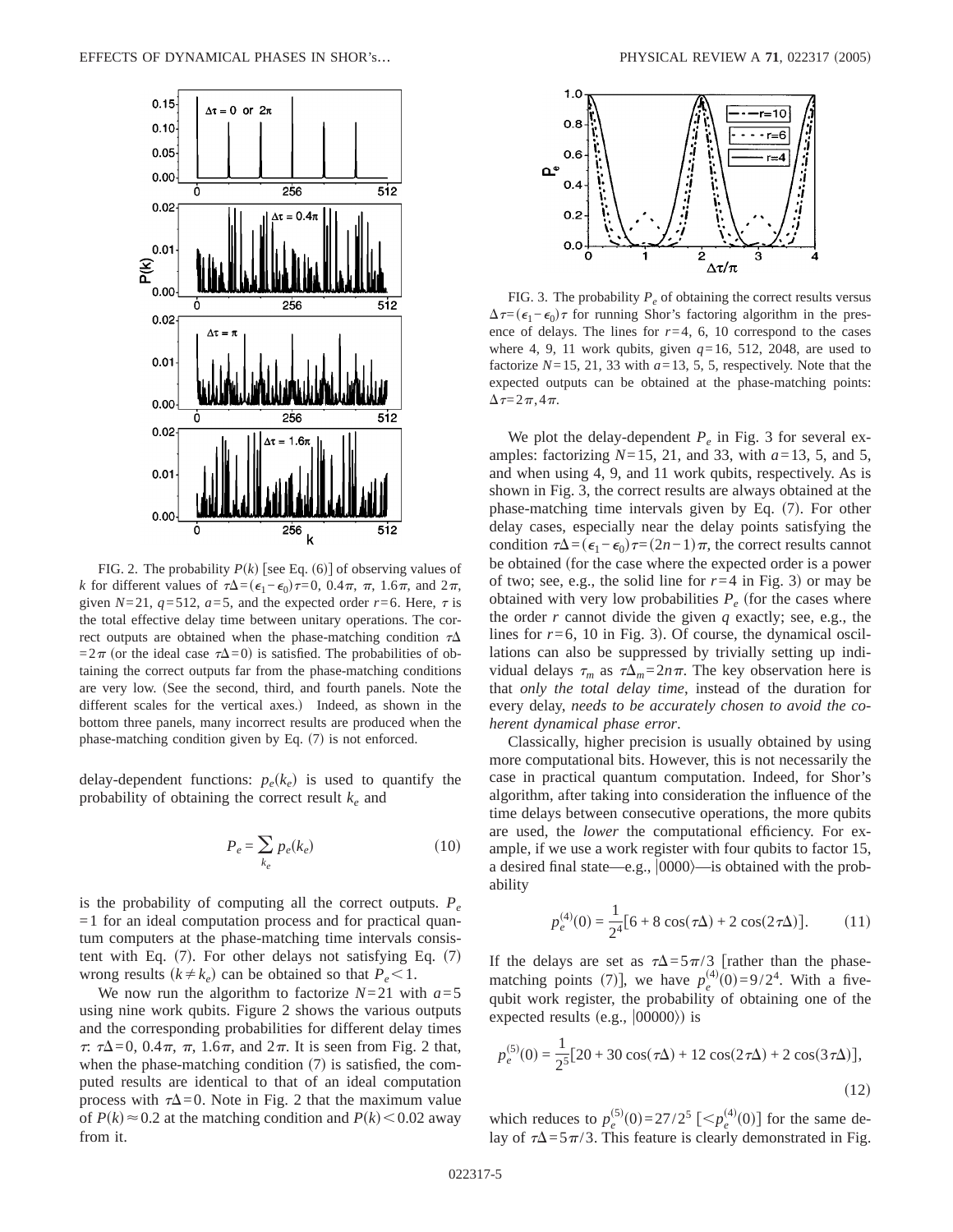

FIG. 4. The probability  $p_e^{(L)}(k_e)$  of obtaining one of the correct results versus the number *L* of work qubits used to run the quantum algorithm factorizing *N*=15 in the presence of a delay  $\Delta \tau = (\epsilon_1$  $-\epsilon_0$ ) $\tau$ =5 $\pi$ /3. The straight line shows that this probability  $p_e^{(L)}(k_e)$ decreases exponentially with the number *L* of qubits used. The points on the line show the probability of obtaining one of the correct outputs  $k_e = (0, 4, 8, 12)$  for four-qubit,  $(0, 8, 16, 24)$  for five-qubit,  $(0, 16, 32, 48)$  for six-qubit,  $(0, 32, 64, 96)$  for sevenqubit, and  $(0, 64, 128, 192)$  for eight-qubit cases, respectively.

4, which shows that *the probability of obtaining any one of the correct results decreases exponentially when increasing the number of qubits of the work register*. Such a scenario is to be expected, since the number of possible outputs in the final measurement increases exponentially with the number of the work register qubits, which makes the constructive interference in Eq. (5) for the probability  $P(k)$  harder to achieve if  $\tau\Delta$  deviates from the phase-matching condition (7). At the exact points when  $(\epsilon_1-\epsilon_0)\tau=2n\pi$ , the constructive interference of the superposition wave functions ensures that the computational accuracy is independent of the number of qubits involved.

### **D. Effect of energy splitting inhomogeneity**

In the previous calculations shown above, we have assumed that all qubits possess an identical energy splitting  $\Delta = \epsilon_1 - \epsilon_0$ . In reality, especially for solid-state quantum systems such as the Josephson junction qubits and quantum dot trapped spins, different qubits will have slightly *different* energy splittings due to system inhomogeneity, in contrast to ions, which are perfectly identical. The logical states with the same energy in the "identical qubit" assumption  $(e.g.,)$  $|1_30_20_10_0\rangle$  and  $|0_30_20_11_0\rangle$  may now have slightly different energies. A critical question then is how robust the phasematching condition  $(7)$  is for a system of multiple qubits with fluctuations in the qubit energy splittings. Here we provide quantitative answers to this important question by numerically simulating Shor's algorithm assuming a Gaussian distribution for the qubit energy splittings. In other words, the energy splitting  $\Delta_i$  of the *j*th qubit is chosen randomly according to the distribution function

$$
P(\Delta_j) = \frac{1}{\sqrt{2\pi}\sigma} \exp\left[-\frac{(\Delta_j - \langle \Delta \rangle)^2}{2\sigma^2}\right]
$$
 (13)

around an average value  $\langle \Delta \rangle$  and width  $\sigma$ . Thus, near the delay condition set at  $\langle \Delta \rangle \tau = 2\pi$ , we have



FIG. 5. The probabilities  $P_e$  (for factorizing  $N=15$  using eight work qubits) of obtaining the correct results for different phasematching cases:  $\langle \Delta \rangle \tau = 2\pi$ ,  $4\pi$ ,  $6\pi$ ,  $8\pi$ , with a common Gaussian energy splitting fluctuation with  $\sigma/\langle\Delta\rangle=0.5%$ . Note that this probability  $P_e$  is higher at the phase-matching points with shorter total delay time  $\tau$ .

$$
P(k) = \frac{1}{q(w+1)} \left| \sum_{l=0}^{w} \exp\left[2\pi ilk\frac{r}{q}\right] \exp\left[-im_l\pi(\langle\Delta\rangle + \delta)\right] \right|^2
$$
  

$$
\approx \frac{1}{q(w+1)} \left| \sum_{l=0}^{w} \exp\left[2\pi ilk\frac{r}{q}\right] \left(1 - im_l\frac{\delta}{\langle\Delta\rangle}\tau\right) \right|^2.
$$
 (14)

This fluctuation results in a small deviation of the probability near the phase-matching points. Figure 5 shows that the probability of obtaining correct answers decreases as the total time delay  $\tau$  increases. Also, Fig. 6 shows the dependence of *Pe* on the width of the qubit energy splitting distribution  $\sigma$ , with the delay condition set at  $\langle \Delta \rangle \tau = 2\pi$ . As expected, a quantum computer runs with higher efficiencies for shorter time delays  $\tau$  and for narrower distributions  $P(\Delta_i)$  of energy splittings. In essence, here we study an effect similar to inhomogeneous broadening, which is not a true dephasing effect. This is consistent with our focus in this paper on the coherent errors instead of the incoherent ones.



FIG. 6. The probabilities  $P_e$  (for factorizing  $N=15$  using eight work qubits) of obtaining the correct results for different fluctuations of energy splittings:  $\sigma/\langle\Delta\rangle$ =0.01%, 0.3%, 0.7%, 1.1%, with a common phase-matching point:  $\langle \Delta \rangle \tau = 2\pi$ . Note that the probability at the phase-matching point is still sufficiently high, even if the energy splittings of the qubits exist with certain fluctuations around the average value  $\langle \Delta \rangle$ .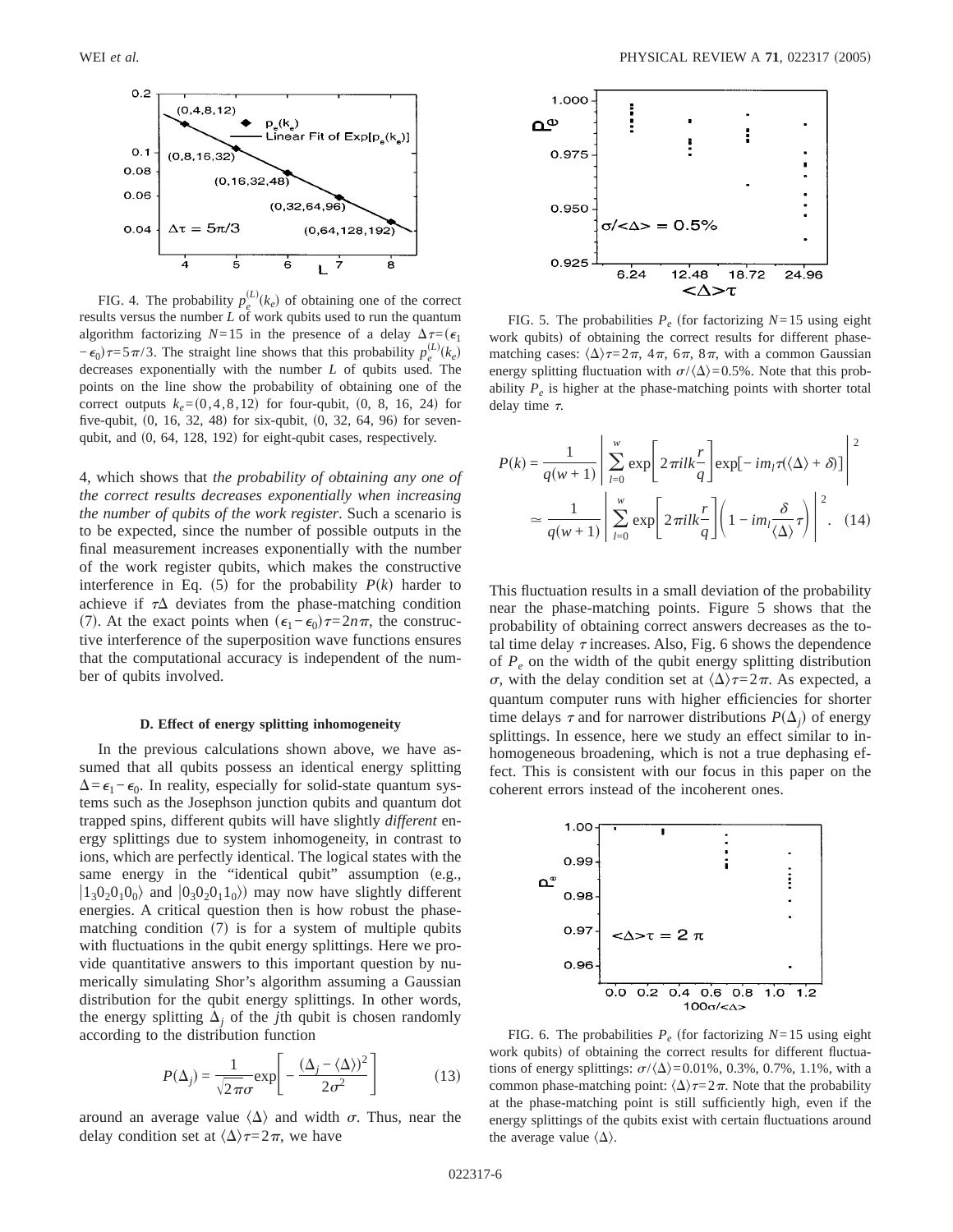### **IV. CONCLUSIONS AND DISCUSSIONS**

When a real quantum computer performs a computational task, there must be unavoidable time intervals between consecutive unitary operations. During these delays, the wave function of a system with nonzero free Hamiltonian would acquire relative dynamical phases, if the two states for each qubit have different energies. These dynamical phases lead to fast oscillations in the total wave function and modify the desired quantum interference required by quantum algorithms, which in turn reduce the probability of obtaining correct computational results.

Here we have studied the effects of the dynamical phases in running a quantum algorithm (more specifically, Shor's factoring algorithm). We point out that a phase-matching condition can potentially help allieviate the interference problems caused by the dynamical phases, and this condition is closely related to establishing the equivalence between quantum states in the Schrödinger picture and the interaction picture through a quantum computation process. In the presence of coherent phase errors, we have demonstrated that the probability of obtaining the correct answer decreases exponentially with increasing number of qubits of the work register. In addition, Shor's algorithm fails for the worst case scenario of  $\tau\Delta=(2n-1)\pi$  if the expected order *r* is a power of 2. We have further shown that the phase-matching condition studied here is quite robust in the presence of small fluctuations in the qubit energy splittings. Unlike the refocusing technique in NMR experiments  $[3]$ , which deals with unwanted evolutions due to uncontrolled qubit interaction, we have shown here that by properly setting the *total* effective delay, the unwanted oscillations of the superposed wave functions due to the free Hamiltonians of the bare qubits can be effectively suppressed; thus, the desired output can be obtained without additional operations. This implies that the quantum computing may be performed in an effective interaction picture, in which coherent errors arising from the free evolution of the bare qubits during the operational delay can be automatically avoided.

We emphasize that the present simplified approach only treats the delays between two sequential functional operations and neglects those inside these transforms. In fact, each functional transform, which is actually equivalent to a multiqubit gate, can be, in principle, implemented exactly by using only one-time evolution  $[15,16]$ . This "coarse-grained" one-step implementation implies that the evolutions relating to the various parts of the total Hamiltonian have been well controlled. Therefore, the operational delays, relating only to the free evolution ruled by the free Hamiltonian of the bare physical qubits, within each one of these larger functional building blocks are assumed to be zero. Also, the dynamical phases acquired by the superposed wave functions can be added up for the operational delays before and after each functional transformation. Therefore, the phase-matching condition (7) exists for the *total* delay.

The present calculation is done assuming that Shor's algorithm is accomplished in five lumped steps. A simple analysis can prove that, even if using an actual elementary gate array model—e.g., shown in Fig.  $7$  (for implementing the initializations by using the Hadamard gates and the quan-



FIG. 7. Quantum circuits formed by the elementary single- and two-qubit logic gates for performing (a) Hadamard gate for one qubit and (b) a quantum Fourier transformation for three-qubit. Here,  $\delta_l(l=1,2,...)$  and  $\rho_{kl}$  ( $k=0,1,2,...$ ) refer to the operational delays inside them, respectively. In the logical basis, the singlequbit gate  $\hat{R}_z = \exp(i\pi \sigma_z/4)$  and the two-qubit controlled-phase gate  $R_k = |00\rangle\langle00| + |01\rangle\langle01| + |10\rangle\langle10| + \exp(2i\pi/2^k)|11\rangle\langle11|$  are diagonal, while the single-qubit  $\hat{R}_x = \exp(i\pi\sigma_x/4)$  is not.

tum Fourier transformation)—the proposed phase-matching conditions (in terms of the total delay time instead of individual delay times of each operational delay) for avoiding the coherent phase errors are still valid. The key is that only two elementary nondiagonal operations (i.e.,  $\hat{R}_x$  in Hadamard gates) are applied to each qubit in the work register (see Fig. 7). The qubit is in a product state before the first nondiagonal  $\hat{R}_x$  gate, while the delays after the second nondiagonal  $\hat{R}_x$  in the corresponding Hadamard gate do not affect the results of projective measurement [see, e.g., Eq.  $(9)$ ]. Therefore, the dynamical phases acquired in different effective operational delays accumulate even when the operational delays inside the functional steps are considered.

In the present approach, we have assumed that every qubit in the work register has the same waiting time  $\tau_j^+$  for each effective operational delay. In practice, this assumption is not necessary. Indeed, in the elementary gate array model, the waiting times for different qubits would have been different. However, the phase-matching condition  $(7)$  needs only a slight modification in this case, so that it becomes a condition for each qubit [14]:  $\tau_k \Delta_k = 2n_k \pi$ ,  $k = 1, 2, ..., n_k$  $=1,2,...$  for each qubit. Here,  $\Delta_k$  and  $\tau_k$  are the energy splitting and *total* controllable effective delay of the *k*th qubit in the work register, respectively.

Our discussion has assumed that all operations in the algorithm act on the pure quantum states of the two registers. In fact, in the framework of the phase estimation algorithm, Shor's algorithm can also be efficiently achieved with just one initial pure control qubit and a supply of initial mixed  $log_2 N$  qubits [18,19]. Correspondingly, numerical simulations in Ref.  $[20]$  showed that the algorithm is still efficient enough if the random incoherence noise is only allowed to act on the mixed qubits. However, an exponential drop-off in the efficiency of the algorithm was found, if the incoherence noise is allowed to act on the pure state of the control qubit. The above discussion, on the effect of dynamical phases, can also be applied to this implementation. An oscillating factor related to the operational delay of the control qubit can also be introduced to describe the relevant dynamical phase effect.